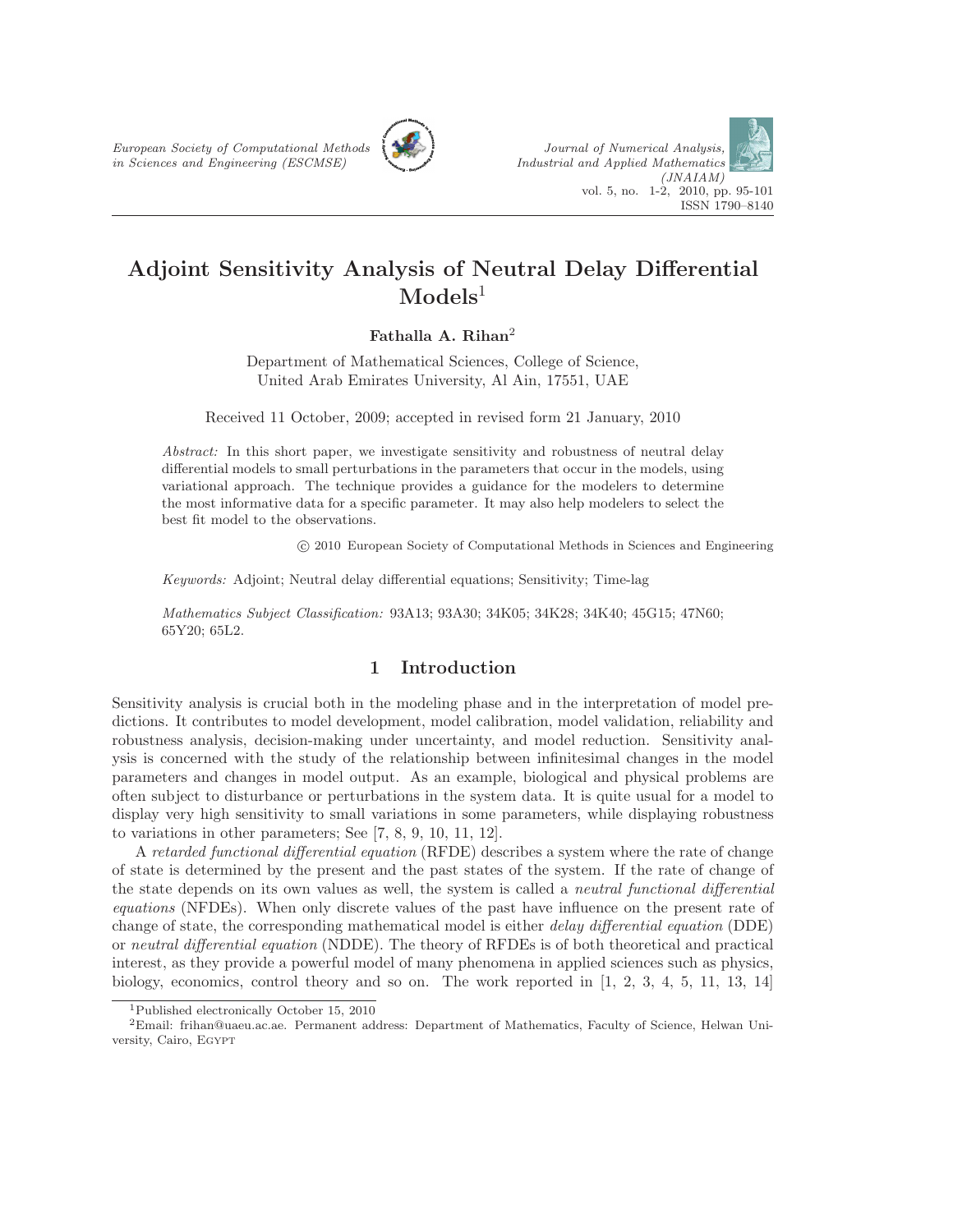indicates the scope for applications of RFDEs in bioscience. The authors remark, therein, how delay differential equations have, prospectively, more interesting dynamics than equations that lack memory effects; in consequence they provide potentially more flexible tools for modelling.

A knowledge of how the model predictions can vary to small changes in their parameters and initial conditions; and how a particular parameter is affected by small variations in the observations can yield insights into the behavior of the model and assist the modelling process. There are two main approaches for sensitivity analysis: "direct approach" (using various numerical methods [2, 12, 14]) and "variational approach" (or adjoint method). The variational approach can provide a rigorous sensitivity measure that gives a precise interpretation of the results, because sensitivity density functions contain more information than the sensitivity coefficients; See [12].

Consider the predictive model of a system of NDDEs, parameterized by  $\mathbf{p} \in \mathbb{R}^L$ , of the form

$$
\mathbf{y}'(t) = \mathbf{f}(t, \mathbf{y}(t), \mathbf{y}(t-\tau), \mathbf{y}'(t-\tau); \mathbf{p}), \quad t \in [0, T], \n\mathbf{y}(t) = \psi(t, \mathbf{p}), \quad \mathbf{y}'(t) = \psi'(t, \mathbf{p}) \equiv \phi(t, \mathbf{p}), \quad t \in [-\tau, 0].
$$
\n(1)

In  $(1)$ , we assume that the vector function  $f$  is sufficiently smooth with respect to each arguments;  $\mathbf{y}(t) \in \mathbb{R}^M$ ,  $\mathbf{p} \in \mathbb{R}^L$ , and  $\tau$  is positive constant lag, which may have to be identified as a parameter.  $\psi(t)$ , is a given continuous function. The value  $\psi'(t_0)$  is the left-hand derivative  $\psi'_{-}(t_0)$  and the value  $\psi'(t_0 - \tau)$  is the right-hand derivative,  $\psi'_+(t_0 - \tau)$ .

In the following two sections, we extend the work of [12] to provide accurate sensitivity analysis to (1), using variational approach.

## 2 Sensitivity of model predictions to parameter estimates

Of considerable importance in assessing the model (1), is the sensitivity of the model solution  $y(t, p)$  to small variations in the parameter p. For example, if it can be observed that a particular parameter  $p_i$  has no effect on the solution, it may be possible to eliminate it, at some stage, from the modelling process. Adjoint sensitivity analysis involves integration of the original differential equations forward in time followed by integration of the so-called adjoint equations backward in time; See [8, 11, 12] for details.

#### 2.1 Adjoint method for sensitivity analysis

We provide here a *variational approach* to derive general sensitivity coefficients for minor changes in the parameters, time delays, and initial data in NDDEs. Use of this approach gives an expression for the sensitivity functions in terms of the solution of an adjoint equation. Variational approach has been used in [6, 8, 10, 11, 12] to investigate the qualitative behaviour of the solution of a dynamic system of DDEs due to small variations in the parameters occur in the model. Here, we extend the analysis to include a dynamic system described by a system of NDDEs.

In view of the preceding remarks, we desire to compute the sensitivity of the state variable  $y(t, p)$  to small variations in the parameters which occur in the NDDE (1). The familiar first-order sensitivity functions for constant parameters  $\alpha$ , are defined by the partial derivatives  $S_{ij}(t^*)$  =  $\partial y_i(t^*)/\partial \alpha_j$ , where  $\alpha_j$  represent the parameters  $p_j$ , the constant lags  $\tau$  or the initial values  $y_j(0)$ . Then the total variation in  $y_i(t)$  due to small variations in the parameters  $\alpha_i$  is such that

$$
\delta y_i(t) = \sum_j \frac{\partial y_i(t)}{\partial \alpha_j} \delta \alpha_j + O(|\alpha|^2). \tag{2}
$$

The functional derivative sensitivity coefficients, however, when the parameters are functions of time such as the initial function  $\psi(t, \mathbf{p})$ , are defined by  $\beta_{ij}(t, t^*) = \partial y_i(t^*)/\partial \alpha_j(t)$  (where  $t < t^*$ ).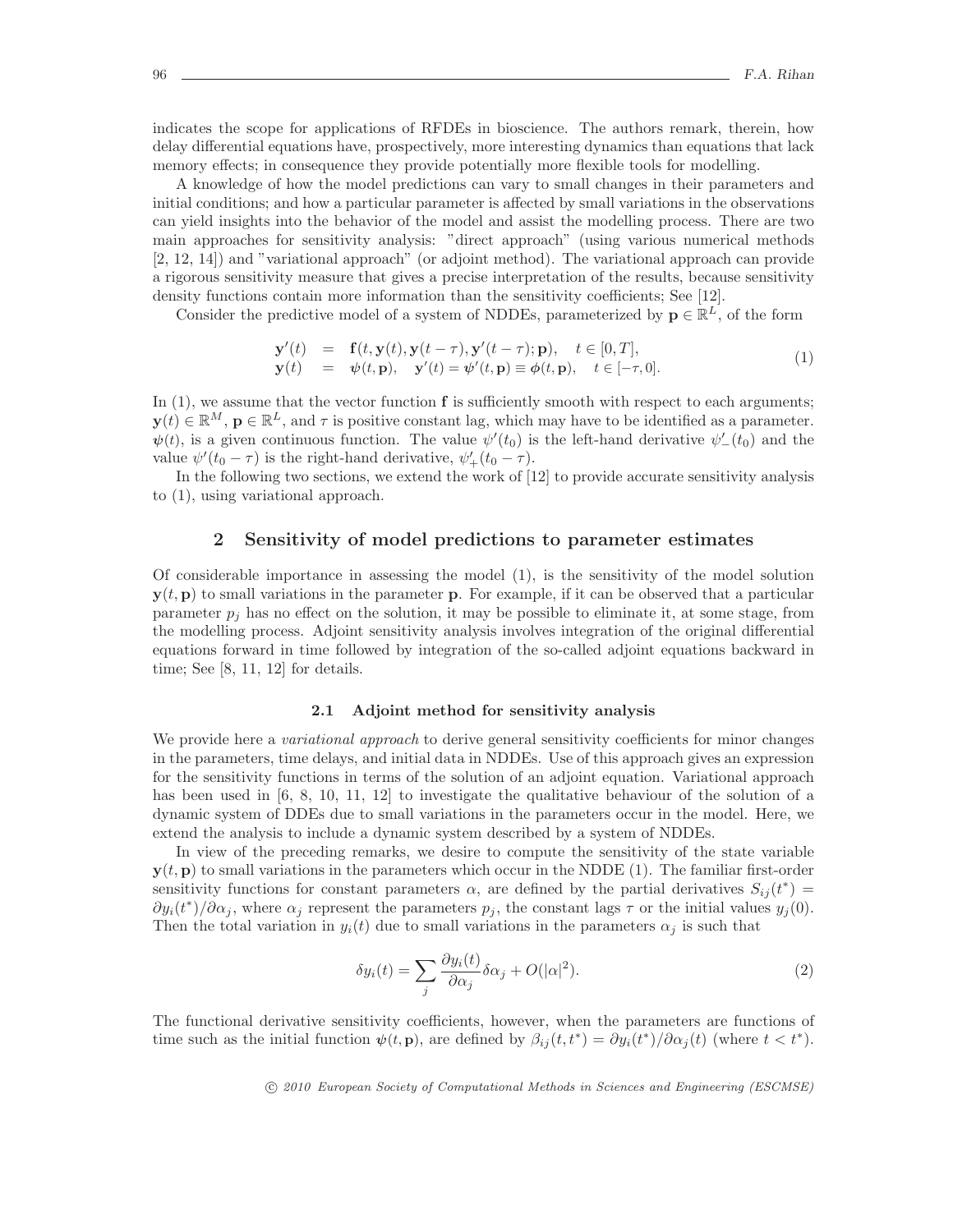Then the total variation in  $y(t^*)$  due to any perturbation in  $\alpha(t)$  is denoted by  $\delta y(t^*)$ , such that:

$$
\delta y_i(t^*) = \int_0^{t^*} \frac{\partial y(t^*)}{\partial \alpha_j(t)} \delta \alpha_j(t) dt, \qquad t < t^*.
$$
\n(3)

The functional derivative sensitivity density function  $\partial y_i(t^*)/\partial \alpha_j(t)$  measures the sensitivity of  $y_i(t)$  at location  $t^*$  to variation in  $\alpha_j(t)$  at any location  $t < t^*$ .

For simplicity, in equation (1), we write  $\mathbf{f}(t) = \mathbf{f}(t, \mathbf{y}(t), \mathbf{y}(t-\tau), \mathbf{y}'(t-\tau), \mathbf{p})$ , and  $\psi(t) = \psi(t, \mathbf{p})$ . Then the linearized system associated to (1) due to small variations  $\delta\psi$ ,  $\delta\phi$ ,  $\delta y_0$ ,  $\delta p$ , and  $\delta\tau$  that result in a variation  $\delta y$  satisfies the equations

$$
\delta \mathbf{y}'(t) = \frac{\partial \mathbf{f}(t)}{\partial \mathbf{y}} \delta \mathbf{y}(t) + \frac{\partial \mathbf{f}(t)}{\partial \mathbf{y}_{\tau}} \delta \mathbf{y}_{\tau} + \frac{\partial \mathbf{f}(t)}{\partial \mathbf{y}_{\tau}'} \delta \mathbf{y}'_{\tau} + \frac{\partial \mathbf{f}(t)}{\partial \mathbf{p}} \delta \mathbf{p} + \left[ \frac{\partial \mathbf{f}(t)}{\partial \mathbf{y}_{\tau}} \frac{\partial \mathbf{y}(t-\tau)}{\partial \tau} + \frac{\partial \mathbf{f}(t)}{\partial \mathbf{y}'_{\tau}} \frac{\partial \mathbf{y}'(t-\tau)}{\partial \tau} \right] \delta \tau, (4)
$$
  
\n
$$
\delta \mathbf{y}(t) = \delta \psi(t), \ \delta \mathbf{y}'(t) = \delta \phi(t) \quad t \in [-\tau, 0); \quad \delta \mathbf{y}(0) = \delta \mathbf{y}_0 \in \mathbb{R}^M.
$$

Since the sensitivity equations are always linear, then we can express the sensitivity functions in terms of the solution of an adjoint equation throughout the following theorem.

**Theorem 1:** If  $W(t)$  is an M-dimensional adjoint function which satisfies the differential equation

$$
\begin{array}{rcl}\n\mathbf{W}'(t) & = & -A(t)^T \mathbf{W}(t) - B(t)^T \mathbf{W}(t + \tau) + C(t)^T \mathbf{W}'(t + \tau), t \le t^*, \\
\mathbf{W}(t) & = & \mathbf{W}'(t) = 0, \quad t > t^*; \\
\mathbf{W}(t^*) & = & [0, \dots, 0, 1_{ith}, 0 \dots, 0]^T, \mathbf{W}'(t^*) = 0,\n\end{array} \tag{6}
$$

then the functional derivative sensitivity functions of NDDEs  $(1)$  can be expressed by the formulae

$$
\frac{\partial y_i(t^*)}{\partial \mathbf{y}_0} = \mathbf{W}(0),\tag{7}
$$

$$
\frac{\partial y_i(t^*)}{\partial \mathbf{p}} = \int_0^{t^*} \mathbf{W}^T(t) D(t) dt, \quad t \le t^*,
$$
\n(8)

$$
\frac{\partial y_i(t^*)}{\partial \tau} = -\int_{-\tau}^{t^*-\tau} \mathbf{W}^T(t+\tau) \left[ B(t+\tau) \mathbf{y}'(t) + C(t+\tau) \mathbf{y}''(t) \right] dt, \tag{9}
$$

$$
\frac{\partial y_i(t^*)}{\partial \psi(t)} = A(t+\tau)\mathbf{W}(t+\tau), \quad t \in [-\tau, 0)
$$
\n(10)

where  $A(t) = \frac{\partial}{\partial y} \mathbf{f}(t, y(t), y(t-\tau), y'(t-\tau), \mathbf{p}), \quad B(t) = \frac{\partial}{\partial y_{\tau}} \mathbf{f}(t, y(t), y(t-\tau), y'(t-\tau), \mathbf{p}), \ C(t) =$  $\frac{\partial}{\partial y'_\tau} \mathbf{f}(t, \mathbf{y}(t), \mathbf{y}(t-\tau), \mathbf{y}'(t-\tau), \mathbf{p})$  and  $D(t) = \frac{\partial}{\partial \mathbf{p}} \mathbf{f}(t, \mathbf{y}(t), \mathbf{y}(t-\tau), \mathbf{y}'(t-\tau), \mathbf{p}).$ 

**Proof:** If we multiply both sides of (4) by  $W^T(t)$  (the transpose of the function  $W(t)$ ) and then integrate the both sides with respect to t over the interval  $[0, t^*]$ , we obtain

$$
\mathbf{W}^{T}(t^{*})\delta\mathbf{y}(t^{*}) - \mathbf{W}^{T}(0)\delta\mathbf{y}(0) - \int_{0}^{t^{*}} \mathbf{W}'^{T}(t)\delta\mathbf{y}(t)dt = \int_{0}^{t^{*}} \mathbf{W}^{T}(t)\left[\frac{\partial \mathbf{f}(t)}{\partial \mathbf{y}}\delta\mathbf{y}(t) + \frac{\partial \mathbf{f}(t)}{\partial \mathbf{y}_{\tau}}\delta\mathbf{y}_{\tau} + \frac{\partial \mathbf{f}(t)}{\partial \mathbf{y}_{\tau}^{\prime}}\delta\mathbf{y}_{\tau}^{\prime}\right]dt + \int_{0}^{t^{*}} \mathbf{W}^{T}(t)\left[\frac{\partial \mathbf{f}(t)}{\partial \mathbf{p}}\delta\mathbf{p} + \frac{\partial \mathbf{f}(t)}{\partial \mathbf{y}_{\tau}}\frac{\partial \mathbf{y}(t-\tau)}{\partial \tau}\delta\tau + \frac{\partial \mathbf{f}(t)}{\partial \mathbf{y}_{\tau}^{\prime}}\frac{\partial \mathbf{y}'(t-\tau)}{\partial \tau}\delta\tau\right]dt.
$$
\n(11)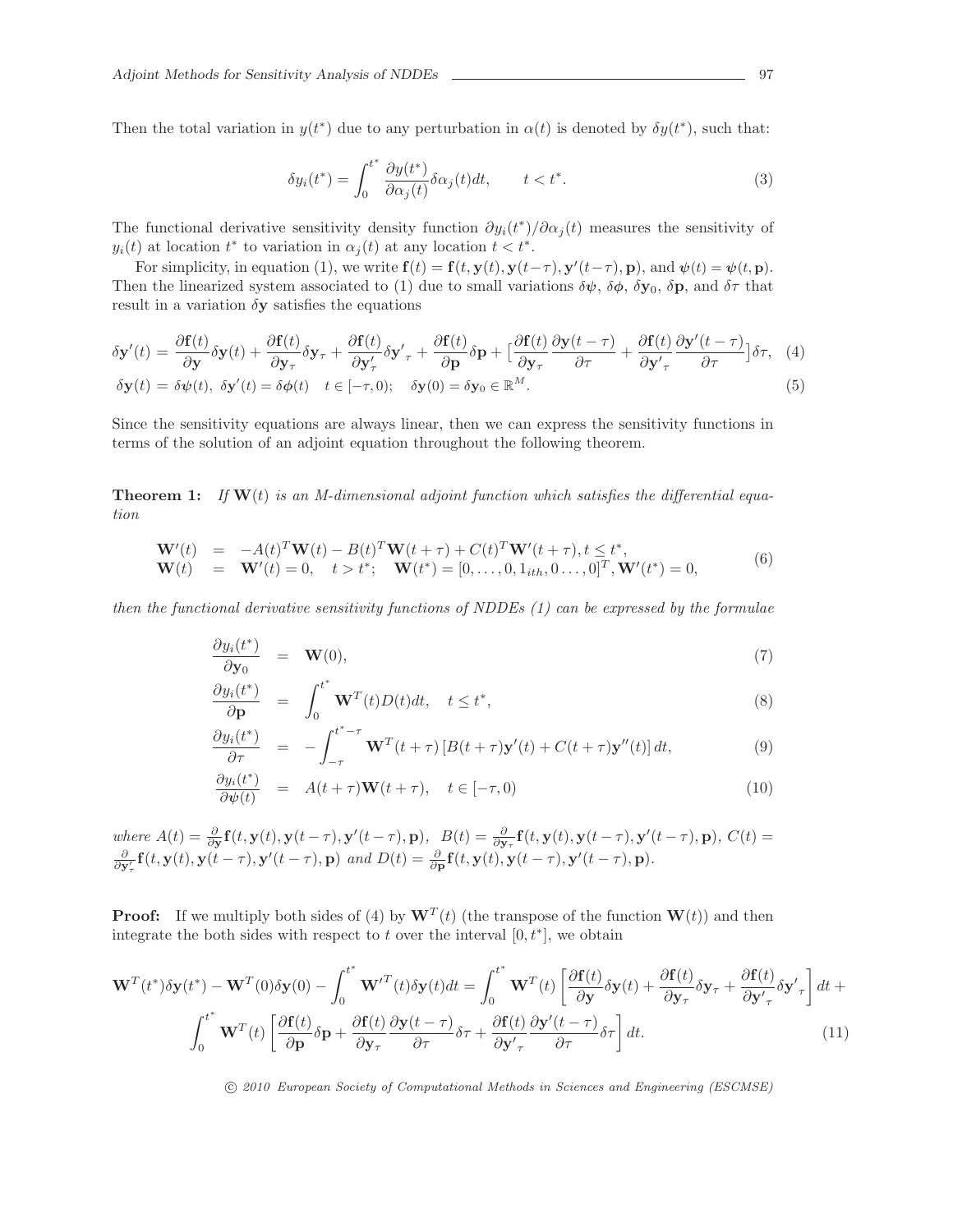This equation, after some manipulations, can be rewritten in the form

$$
\mathbf{W}^{T}(t^{*})\delta\mathbf{y}(t^{*}) - \mathbf{W}^{T}(0)\delta\mathbf{y}(0) = \int_{-\tau}^{0} \mathbf{W}^{T}(t+\tau) \left[ \frac{\partial \mathbf{f}(t+\tau)}{\partial \mathbf{y}_{\tau}} \delta\psi(t) + \frac{\partial \mathbf{f}(t+\tau)}{\partial \mathbf{y}_{\tau}} \delta\phi(t) \right] dt + \int_{0}^{t^{*}-\tau} \left[ \mathbf{W}'(t) + \frac{\partial \mathbf{f}(t)^{T}}{\partial \mathbf{y}} \mathbf{W}(t) + \frac{\partial \mathbf{f}^{T}(t+\tau)}{\partial \mathbf{y}_{\tau}} \mathbf{W}(t+\tau) - \frac{\partial \mathbf{f}^{T}(t+\tau)}{\partial \mathbf{y}_{\tau}^{\prime}} \mathbf{W}'(t+\tau) \right]^{T} \delta\mathbf{y}(t) dt - \mathbf{W}^{T}(0) \frac{\partial \mathbf{f}(t)}{\partial \mathbf{y}_{\tau}^{\prime}} \delta\mathbf{y}_{\tau}(0) + \int_{t^{*}-\tau}^{t^{*}} \left[ \mathbf{W}'(t) + \frac{\partial \mathbf{f}(t)}{\partial \mathbf{y}} \mathbf{W}(t) \right]^{T} \delta\mathbf{y}(t) dt + \int_{0}^{t^{*}} \mathbf{W}^{T}(t) \frac{\partial \mathbf{f}(t)}{\partial \mathbf{p}} \delta\mathbf{p} dt - \int_{-\tau}^{t^{*}-\tau} \mathbf{W}^{T}(t+\tau) \left[ \frac{\partial \mathbf{f}(t+\tau)}{\partial \mathbf{y}_{\tau}} \mathbf{y}'(t) + \frac{\partial \mathbf{f}(t+\tau)}{\partial \mathbf{y}_{\tau}^{\prime}} \mathbf{y}''(t) \right] \delta\tau dt, \quad t \leq t^{*}.
$$
 (12)

We now make use of the relations (6) to get

$$
\delta y_i(t^*) = \mathbf{W}^T(0)\delta \mathbf{y}(0) + \int_0^{t^*} \mathbf{W}^T(t) \frac{\partial \mathbf{f}(t)}{\partial \mathbf{p}} \delta \mathbf{p} dt -
$$
\n
$$
\int_{-\tau}^{t^*-\tau} \mathbf{W}^T(t+\tau) \left[ \frac{\partial \mathbf{f}(t+\tau)}{\partial \mathbf{y}_\tau} \mathbf{y}'(t) + \frac{\partial \mathbf{f}(t+\tau)}{\partial \mathbf{y}'_\tau} \mathbf{y}''(t) \right] \delta \tau dt -
$$
\n
$$
\mathbf{W}^T(0) \frac{\partial \mathbf{f}(t)}{\partial \mathbf{y}'_\tau} \delta \mathbf{y}_\tau(0) + \int_{-\tau}^0 \mathbf{W}^T(t+\tau) \left[ \frac{\partial \mathbf{f}(t+\tau)}{\partial \mathbf{y}_\tau} \delta \psi(t) + \frac{\partial \mathbf{f}(t+\tau)}{\partial \mathbf{y}'_\tau} \delta \phi(t) \right] dt, \quad t \le t^*. \text{ (13)}
$$

When  $\delta y(0) \to 0$ ,  $\delta \mathbf{p} \to 0$ , and  $\delta \tau \to 0$  we obtain, respectively, the sensitivity coefficients (7)-(9) from the first three terms of equation (13). From the definition of the functional derivative sensitivity coefficients in (3), we then obtain the formulae (10) from the last term of equation (13). This finishes the proof.  $\square$ 

#### 2.2 Illustrative example

We apply the results obtained in the above analysis to the scalar linear NDDE model:

$$
y'(t) = \rho_0 y(t) + \rho_1 y(t - \tau) + \rho_2 y'(t - \tau), \quad t \ge 0,y(t) = \psi(t), \ y'(t) = \psi'(t), \quad t \in [-\tau, 0], \quad y(0) = y_0.
$$
\n(14)

We desire to find, analytically, the sensitivity functions  $\frac{\partial y(t^*)}{\partial x^2}$  $\frac{\partial y(t^*)}{\partial \psi(t)}$  &  $\frac{\partial y(t^*)}{\partial \alpha_i}$  $\frac{y(t^{\prime})}{\partial \alpha_i}$   $(t \leq t^*)$ , where  $\alpha =$ 

 $[\rho_0, \rho_1, \rho_2, y_0, \tau]^T$ .

The adjoint equation for this case is

$$
W'(t) = -\rho_0 W(t) - \rho_1 W(t + \tau) + \rho_2 W'(t + \tau), \quad t \le t^*,
$$
  
\n
$$
W(t) = 0, \quad t > t^*; \quad W(t^*) = 1.
$$
\n(15)

The analytical solution of the adjoint Eq (15) is as follows:

(i) 
$$
0 < t^* \le \tau
$$
  

$$
W(t) = e^{-\rho_0 (t - t^*)}, \quad t \le t^*,
$$
 (16)

(ii)  $\tau < t^* \leq 2\tau$ 

$$
W(t) = \begin{cases} e^{-\rho_0(t-t^*)} - b(t-t^*+\tau)e^{-\rho_0(t-t^*+\tau)}, & 0 < t \le t^*-\tau, \\ e^{-\rho_0(t-t^*)}, & t^*-\tau < t \le t^*. \end{cases}
$$
(17)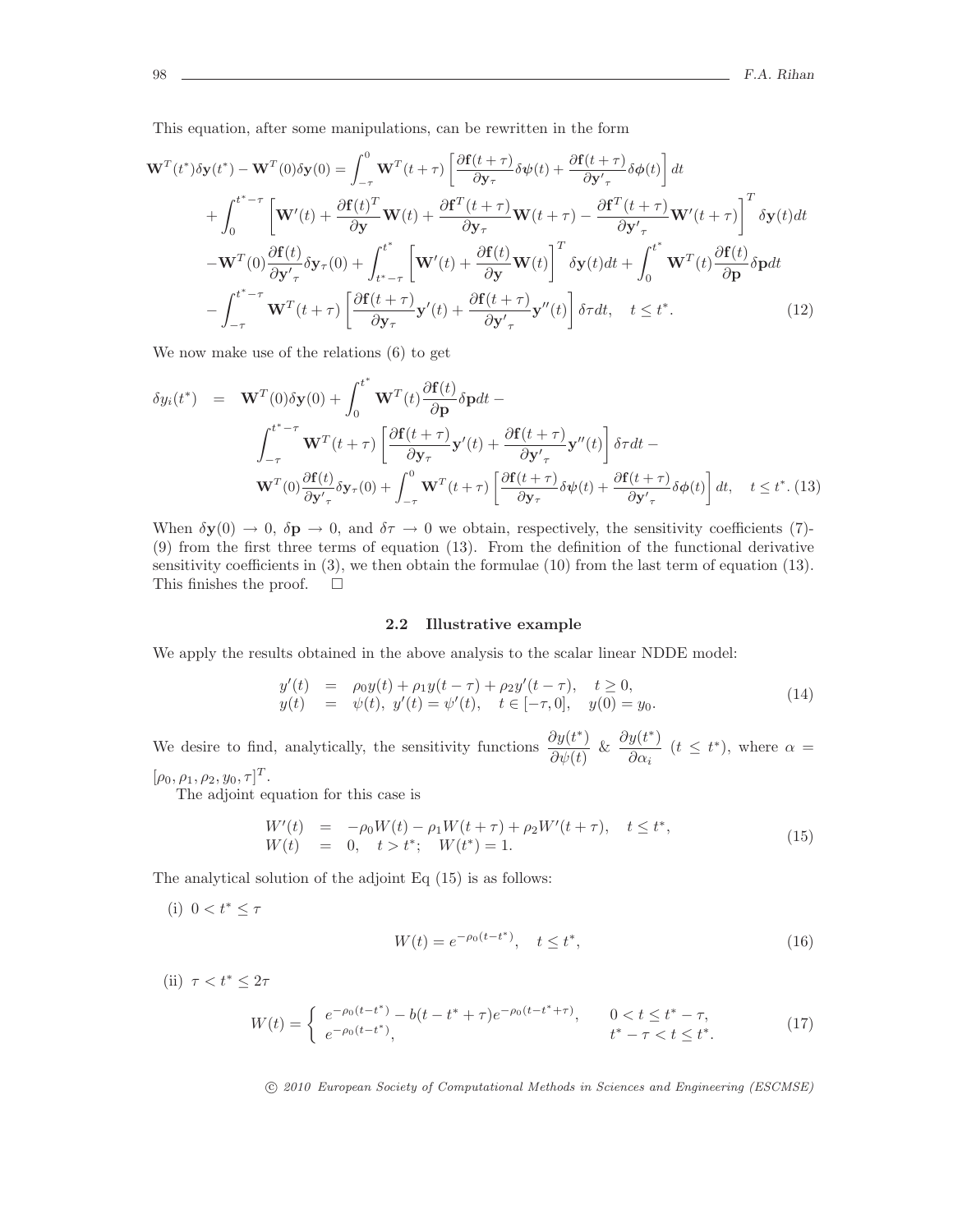Here  $b = (\rho_1 + \rho_0 \rho_2)$ ,  $W(t + \tau) = 0$  for  $t^* - \tau < t \leq t^*$  and  $W(t + \tau) = e^{-\rho_0 (t - t^* + \tau)}$  for  $0 < t \leq t^* - \tau$ . The solution of the NDDE (14), with an initial function  $\psi(t) = y_m$  ( $\psi'(t) = 0$ ) for  $t \le 0$ , is

$$
y(t) = \begin{cases} a e^{\rho_0 t} - y_m \xi, & 0 < t \le \tau, \\ a e^{\rho_0 t} - [y_m \xi - ab(t - \tau) + y_m \xi^2] e^{\rho_0 (t - \tau)} + y_m \xi^2, & \tau < t \le 2\tau, \end{cases}
$$
(18)

where  $a = (y_0 + y_m \xi)$ , and  $\xi = \frac{\rho_1}{\xi}$  $\frac{\rho_1}{\rho_0}$ .

Thus the functional derivative sensitivity density function to the initial function, by using (10), becomes:

(i)  $0 < t^* \leq \tau$ 

$$
\frac{\partial y(t^*)}{\partial \psi(t)} = \rho_1 W(t + \tau) = \begin{cases} \rho_1 e^{-\rho_0 (t - t^* + \tau)}, & -\tau < t \le t^* - \tau, \\ 0, & t^* - \tau < t \le 0. \end{cases}
$$
(19)

(ii)  $\tau < t^* \leq 2\tau$ 

$$
\frac{\partial y(t^*)}{\partial \psi(t)} = \begin{cases} \rho_1 e^{-\rho_0 (t - t^* + \tau)} - \rho_1 b(t - t^* + 2\tau) e^{-\rho_0 (t - t^* + 2\tau)}, & -\tau < t \le t^* - 2\tau, \\ \rho_1 e^{-\rho_0 (t - t^* + \tau)}, & t^* - 2\tau < t \le 0. \end{cases}
$$
(20)

While the sensitivity function of  $y(t)$  to the initial condition  $y(0)$ , that given by the formula (7), is

$$
\frac{\partial y(t^*)}{\partial y(0)} = W(0) = \begin{cases} e^{\rho_0 t^*}, & 0 < t^* \le \tau, \\ e^{\rho_0 t^*} + b(t^* - \tau)e^{\rho_0 (t^* - \tau)}, & \tau < t^* \le 2\tau. \end{cases}
$$
(21)

The sensitivity function of  $y(t)$  to the constant parameter  $\rho_0(\equiv \frac{1}{n})$  $\frac{1}{\eta}$ , by using (8), takes the form:

$$
\frac{\partial y(t^*)}{\partial \rho_0} = \int_0^{t^*} W(t) \frac{\partial F}{\partial \rho_0} dt = \begin{cases} (at^* - y_m \xi \eta) e^{\rho_0 t^*} + y_m \xi \eta, & 0 < t^* \le \tau, \\ \mathbf{I}, & \tau < t^* \le 2\tau, \end{cases}
$$
(22)

where

$$
\mathbf{I} = \int_0^{t^*-\tau} W(t) \frac{\partial F}{\partial \rho_0} dt + \int_{t^*-\tau}^{t^*} W(t) \frac{\partial F}{\partial \rho_0} dt = (at^* - y_m \xi \eta) e^{\rho_0 t^*} - 2y_m \xi^2 \eta - \left[ [y_m \xi - ab(t^* - \tau) + y_m \xi^2 + a\rho_2 - by_m \xi \eta] (t^* - \tau) - y_m \xi \eta - 2y_m \xi^2 \eta \right] e^{\rho_0 (t^* - \tau)} \tag{23}
$$

(Similarly, we can deduce  $\partial y(t^*)/\partial \rho_1 \& \partial y(t^*)/\partial \rho_2$ .) By using (9), we obtain the sensitivity of  $y(t)$  to small perturbations in the time-lag parameter  $\tau$  as:

$$
\frac{\partial y(t^*)}{\partial \tau} = -\int_{-\tau}^{t^*-\tau} W(t+\tau) \left[ \frac{\partial \mathbf{f}(t+\tau)}{\partial \mathbf{y}_{\tau}} \mathbf{y}'(t) + \frac{\partial \mathbf{f}(t+\tau)}{\partial \mathbf{y}'_{\tau}} \mathbf{y}''(t) \right] dt
$$
\n
$$
= \begin{cases} 0, & 0 < t^* \le \tau, \\ -\rho_0 ab(t^*-\tau) e^{\rho_0(t^*-\tau)}, & \tau < t^* \le 2\tau, \end{cases}
$$
\n(24)

with  $a = (y_0 + y_m \xi)$  and  $b = (\rho_1 + \rho_0 \rho_2)$ .

We notice from the above formula that, as expected,  $y(t)$  is sensitive to a change in  $\tau$  in the time interval  $\tau < t \leq 2\tau$  and is insensitive to changes in the constant lag  $\tau$  in the time interval [0,  $\tau$ . The plots (see Fig. 1) have a kink at  $t = \tau$  due to the existence of the delay in the system. We may also remark from Eq (18), that if  $y_0 \neq y_m$ , then  $\partial y(t_i)/\partial \tau$  has a jump at  $t_i = \tau$ .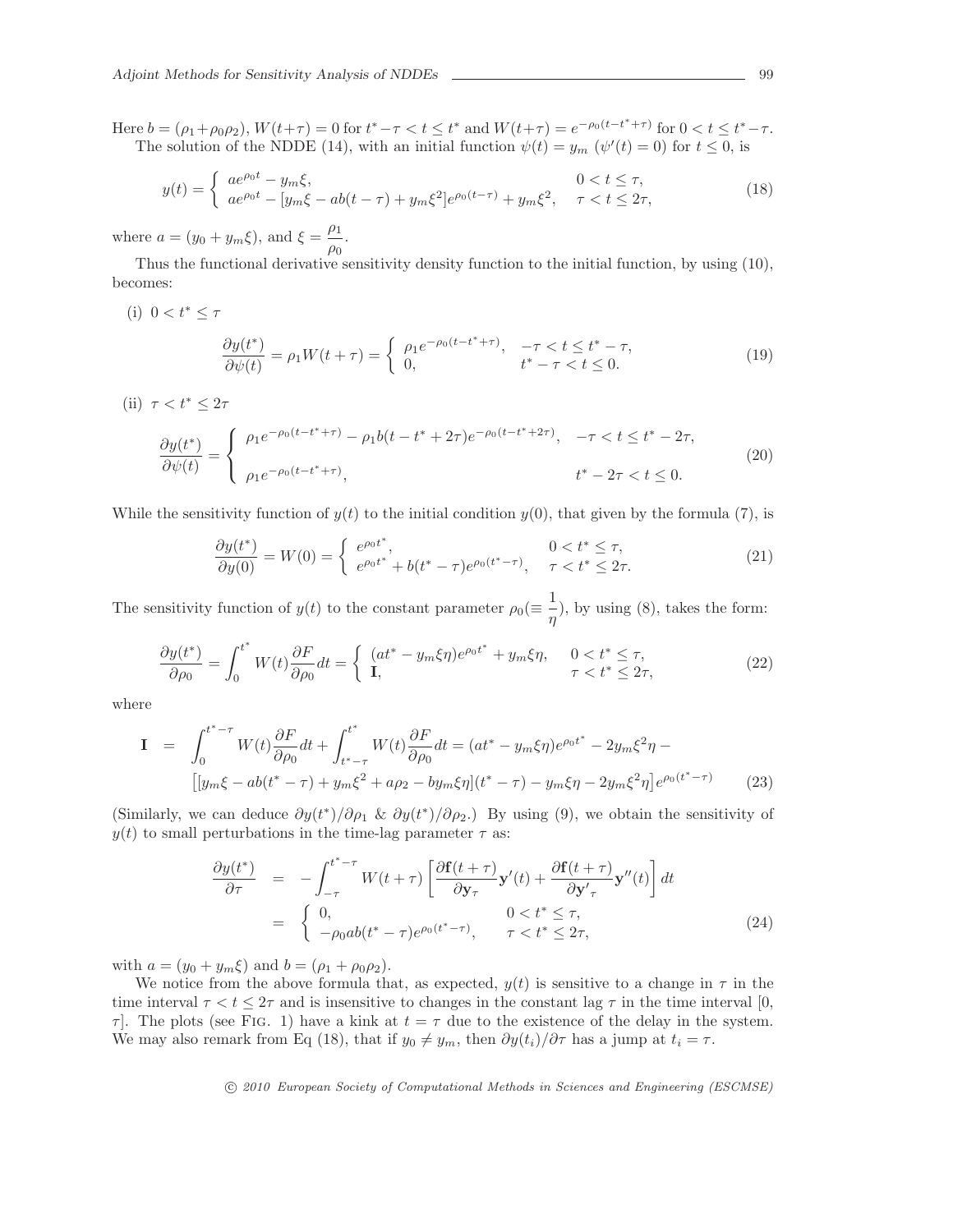

Figure 1: Shows general sensitivity functions,  $\partial y(t^*)/\partial \psi(t)$ ,  $\partial y(t^*)/\partial y_0$ ,  $\partial y(t^*)/\partial \rho_0$ ,  $\partial y(t^*)/\partial \tau$ , for NDDE (14).

## 3 Discussion and concluding remarks

Modeling with NDDE represents an active area of research and there is a link between stability/conditioning and sensitivity of a solution to perturbation in the problem. The term stability is frequently used by numerical analysts to describe the propagation of errors in an evolutionary problem when initial values are perturbed. However, the term conditioning is often used to indicate the magnitude of the sensitivity of a solution to perturbation in the problem.

In this paper, we have proposed an accurate method to analytically investigate the behavior of the model predictions due to small changes in the parameters occurring in NDDE models, using adjoint method. We have discussed how the sensitivity analysis can be used to evaluate which parameters have a significant effect on uncertainty. Sensitivity functions clearly demonstrate the measure of the importance of the input parameters. We have remarked how these functions enable one to assess the relevant time intervals for the identification of specific parameters and enhance the understanding of the role played by specific model parameters in describing experimental data. The oscillation accompanied by  $S_\tau (\equiv \partial y(t^*)/\partial \tau)$ , as an example, means that the solution of the models is sensitive to changes in the parameter  $\tau$  and this parameter plays a significant role in the model.